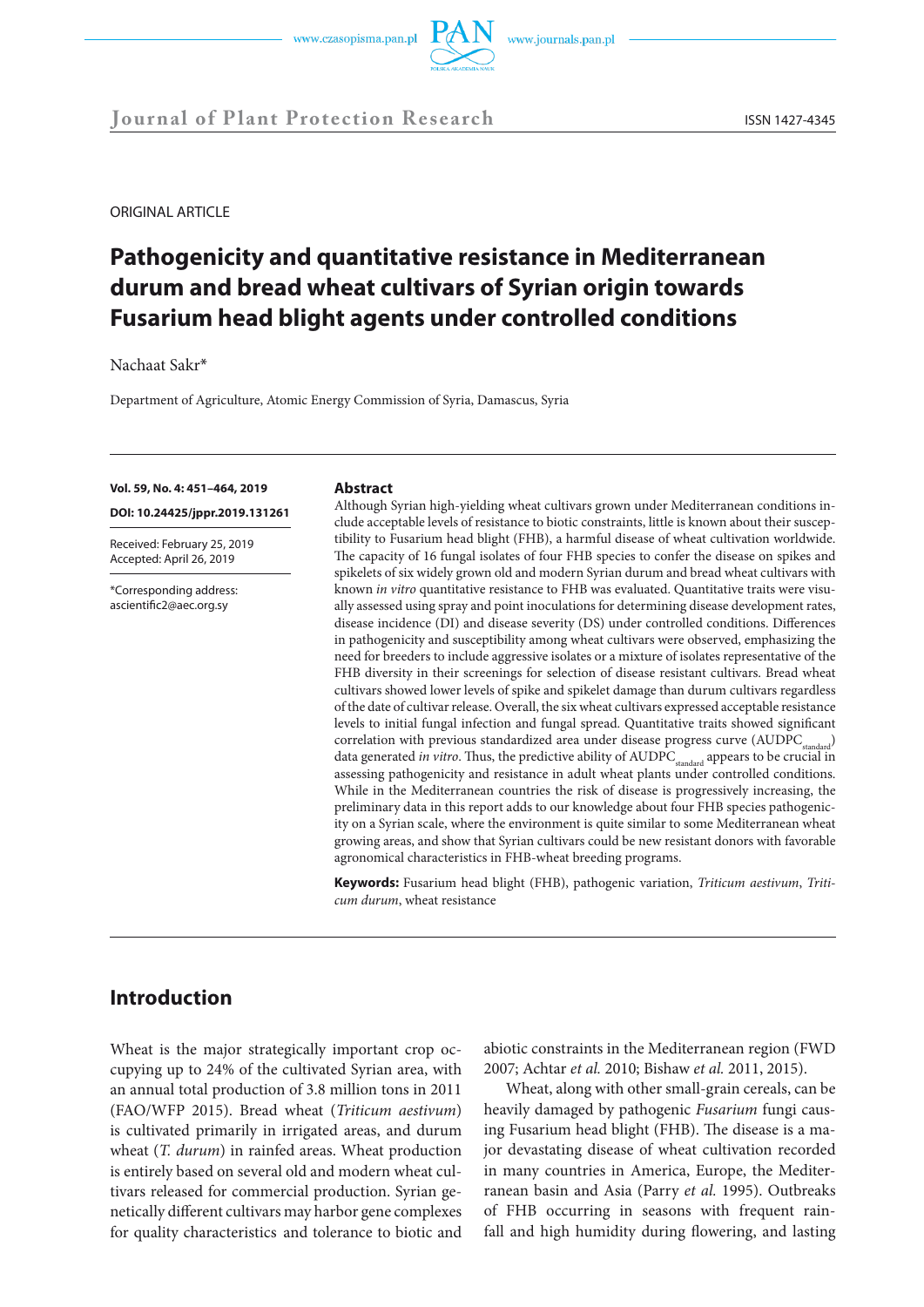

## 452 Journal of Plant Protection Research 59 (4), 2019

until soft dough and maturation stages, reduce yield and contaminate grain with dangerous mycotoxins (McMullen *et al.* 2012). A complex of 17 *Fusarium*  species has been isolated from wheat heads with FHB symptoms. Globally, *F. graminearum* and *F. culmorum*  have been found to be the main agents causing disease. In addition, other causal agents are less frequently encountered such as species *F. poae*, *F. cerealis* and *F. equiseti*, and, to a lesser extent, *F. solani*, *F. oxysporum* and *F. verticillioides* (Bottalico and Perrone 2002). In Syria, FHB species *F. culmorum* was the most frequent (43.8%), followed by *F. equiseti* (23.3%), *F. moniliforme*  (14.6%), *F. proliferatum* (7.1%), *F. sambucinum* (2.9%), *F. compactum* (2.1%), *F. solani* (1.7%), *F. crookwellense*  (0.8%), *F. avenaceum* (0.8%), and *F. semitectum* (0.4%). These were recovered during the spring of three seasons (2008–2010) from wheat seeds showing FHB across 20 locations/fields of the Ghab Plain, one of the principal Syrian wheat production areas (Al-Chaabi *et al.* 2018). The most frequent FHB species were *F. tricinctum* (30% of all *Fusarium* isolates), *F. culmorum* (18%), *F. equiseti* (14%) and *F. graminearum* (13%) from wheat spikes with FHB symptoms across five different Syrian provinces, except for the Ghab Plain (Alkadri *et al.* 2013).

Pathogenicity is the most important fungal trait affecting disease invasion and stability of host resistance. However, the expression of pathogenicity and quantitative resistance is largely influenced by the environment (Mesterhazy 1995). There have been some reports focusing on pathogenicity, defined as a disease induced by a pathogenic isolate on a susceptible host in a non-race-specific pathosystem, of FHB complex. The high degree of pathogenic variation, as detected *in vitro* and under controlled and field conditions of different isolates within and among the species sampled across a definite geographical scale, has been highlighted (Bottalico and Perrone 2002; Xue *et al.* 2004; Fernandez and Chen 2005; Xu *et al.* 2008; Foroud *et al.* 2012; Purahong *et al.* 2012; Sakr 2017, 2018a, c, d). However, little information is available on the comparative pathogenicity of other species associated with FHB on wheat as compared to the *F. graminearum* species complex (Xu *et al.* 2008; Sakr 2017). Parry *et al.* (1995) showed no strong evidence for cultivar-specific pathogenicity in the FHB complex.

Several control strategies used to manage FHB are difficult and expensive (McMullen *et al.* 2012). Development of disease resistant cultivars has been considered of high priority since it seems to be the most effective, economic, and environmentally safe way to control FHB disease (Lenc 2015; Lenc *et al.* 2015; Khaledi *et al.* 2018). Resistance in wheat to disease invasion is not race specific, i.e. the same plant cultivars display an equivalent ranking against all pathogen isolates. Two primary kinds of quantitative resistance to FHB are recognized as type I (resistance to initial infection after spray inoculation) and type II (resistance to fungal spread within the head after point inoculation) resistance (Mesterhazy 1995). Durum wheat is exposed to higher FHB infection levels than bread. However, no wheat cultivars are immune to FHB invasion. Most of them are susceptible and only a few are moderately resistant (Parry *et al*. 1995; Cai *et al*. 2005). Few Mediterranean wheat cultivars with improved levels of resistance have been recognized (Talas *et al.* 2011; Purahong *et al*. 2012; Alkadri *et al.* 2015; Hadjout *et al.* 2017). Till now, the Chinese cultivar Sumai 3 and its derivatives harboring major quantitative trait loci (*Fhb1*) for Type II resistance have been extensively used in wheat breeding, however, these valuable materials lack complete resistance to FHB (McMullen *et al.* 2012).

Although Syrian genetically different high-yielding wheat varieties grown under Mediterranean climatic conditions represent a particularly important group of genetic resources (FWD 2007; Achtar *et al.* 2010; Bishaw *et al.* 2011, 2015), little is known about their susceptibility to FHB agents (Talas *et al.* 2011; Alkadri *et al.* 2015). Indeed, there is still a need to fully investigate pathogenic and varietal differences in Syrian wheat plants tested in growth chambers where all biotic and abiotic factors are strictly controlled (Sakr 2017). Furthermore, comparing quantitative traits in wheat cultivars towards FHB agents among different experimental assays is of great importance to check whether their rankings are consistent (Purahong *et al.* 2012; Sakr 2017, 2018c, d, 2019). In this context, this study was undertaken to: (1) evaluate pathogenicity and quantitative resistance generated under controlled conditions on six old and modern Syrian durum and bread wheat cultivars infected with four FHB species and (2) compare the current findings with previous analyzed *in vitro* data.

# **Materials and Methods**

### **Fungal isolates and inoculum preparation**

Sixteen fungal isolates belonging to four FHB species: *F. culmorum* (F1, F2, F3, F28 and F30), *F. verticillioides* (synonym *F*. *moniliforme*) (F15, F16, F21 and F27), *F. solani* (F7, F20, F26, F29, F31 and F35), and *F. equiseti* (F43), were obtained from heads displaying observable disease symptoms collected during the 2015 growing season in several localities of the Ghab Plain. All isolates were morphologically identified on the basis of macroscopic features such as pigmentation and growth rates on the surface of potato dextrose agar (PDA, HiMedia, HiMedia Lab.) in 9-cm Petri dishes. Their microscopic characteristics involving size of macroconidia, and the presence of microconidia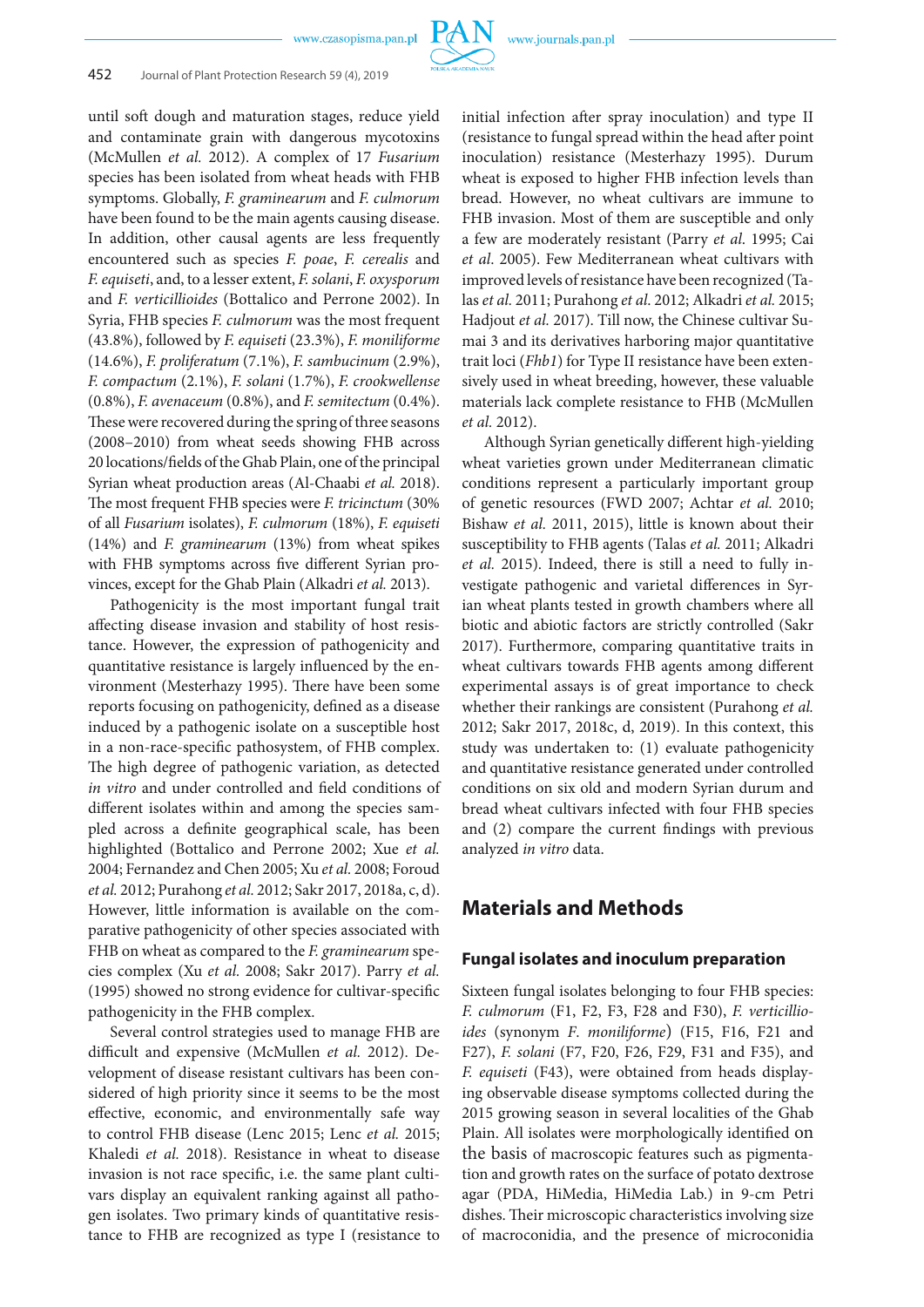**PAN** 

and chlamydospores were also identified (Leslie and Summerell 2006). For long term storage, fungal cultures were preserved in sterile distilled water at 4°C and frozen at –16°C (Sakr 2018b).

Prior to quantitative trait tests, the isolates were placed on PDA (Potato Dextrose Agar) Petri dishes and incubated for 10 days in an incubator (JSPC, JS Research Inc.) at 22°C in the dark to allow mycelial growth and sporulation. Following growth, 10 ml of sterile distilled water were added to each dish, and the resulting spore suspensions were diluted to desirable concentrations with a hemacytometer.

### **Wheat cultivars**

Pathogenicity and quantitative resistance evaluations were performed using six widely grown high-yielding Syrian durum (Acsad65 released in 1984, Cham7 in 2004 and Cham9 in 2010) and bread (Cham4 released in 1986, Douma4 in 2007 and Bohoth10 in 2014) wheat cultivars with the most desirable agronomic characteristics and greatest resistance to biotic and abiotic stresses (FWD 2007; Bishaw *et al.* 2011, 2015). The six tested cultivars (four of these cultivars with differential resistance reactions to four FHB isolates (Sakr 2017) were classified using *in vitro* standardized area under disease progress curve (AUDPC $_{standard}$ ) of Petri-dish inoculation methodology (Sakr 2018a, c, d) as follows: Acsad65 classified as susceptible, Cham4, Cham7, Douma4 and Cham9 classified as susceptible to moderately susceptible, and Bohoth10 as moderately resistant. Regardless of the botanical origin, wheat cultivars, i.e., Acsad65 and Cham4 released before the year 2000 were considered as old materials, and the four remaining cultivars as modern wheats. Therefore, we were able to investigate the resistance reaction between the durums and breads as well as the new and old bread wheat cultivars.

# **Quantitative trait tests under controlled conditions**

The 16 FHB isolates were individually inoculated on six wheat cultivars in a growth chamber at 20°C day/ night temperature, and 16/8 h light/dark cycle to measure disease development rates, disease incidence (DI) and disease severity (DS) on discrete heads of the same cultivar as indicators of the pathogenicity and quantitative resistance. Wheat seeds were surfacesterilized with 5% sodium hypochlorite solution for 8 min and then washed six times in sterile distilled water. They were sown into plastic 15-cm pots containing sterilized clay soil. The potting soil consisted of 57% clay, 39% loam and 2% sand. The experimental design was a completely randomized design, comprising three replicates for each isolate. Three pots per replicate were left non-inoculated as control treatment. Following emergence, plants were thinned and nitrogen fertilizer was applied twice at two dates: emergence and tillering. Both types of inoculations, head and floret, were made on the discrete heads of the same cultivar in two separate experiments. When each spike reached 50% anthesis, the plants in a pot were sprayed with a spore suspension at  $5 \times 10^4$  spores  $\cdot$  ml<sup>-1</sup> for DI evaluations and injected into two adjacent florets (10 spores ⋅ ml–1 per floret) at the middle of each spike (without wounding) for DS ratings of 16 FHB isolates or sterile distilled water (control). After inoculation, plants were individually covered with polythene bags for 48 h to create a high level of humidity to promote FHB infection. The two separate experiments were repeated twice on the six tested wheat cultivars.

Assessment of disease development rates was made with the initiation of symptoms about 1 week after inoculation. Subsequently, the progressive blighting of spikes was scored at 14, 21 and 28 days after inoculation (DAI), when plants were at the soft dough stage. Disease incidence was estimated as the percentage of spikes showing pathogenic symptoms at 21 DAI visually *in situ* for each inoculated spike on a 0 – no visible FHB symptoms to 9 – severely diseased, spike dead scale described by Xue *et al.* (2004). Disease severity was assessed as the percentage of spikelets on the inoculated spikes with visually detectable disease symptoms using Xue's *et al.* (2004) scale at 21 DAI. According to Bai *et al.* (2001), highly resistant cultivars may have DI and/or DS values as low as 5% while highly susceptible cultivars can reach 100% DI and/or DS; moderately resistant and susceptible cultivars have DI and/or DS values between these two extremes.

#### **Statistical analysis**

Data were performed using StatView, 4.57® Abacus Concepts, Berkley, Canada. Before statistical analysis, the percentages were transformed using angular transformation to stabilize variances. ANOVA incorporating Fisher's LSD test at  $p \leq 0.05$  was used to differentiate pathogenicity of the 16 FHB isolates and quantitative resistance among the six tested wheat cultivars. The sample correlation coefficients (Pearson's r) were calculated using overall mean values per isolates at *p* ≤ 0.05, *p* ≤ 0.01 and *p* ≤ 0.001.

# **Results**

#### **Disease development rates**

All 16 fungal isolates of four species tested with head and floret inoculations were capable of inducing FHB on wheat spikes and spikelets, suggesting a strong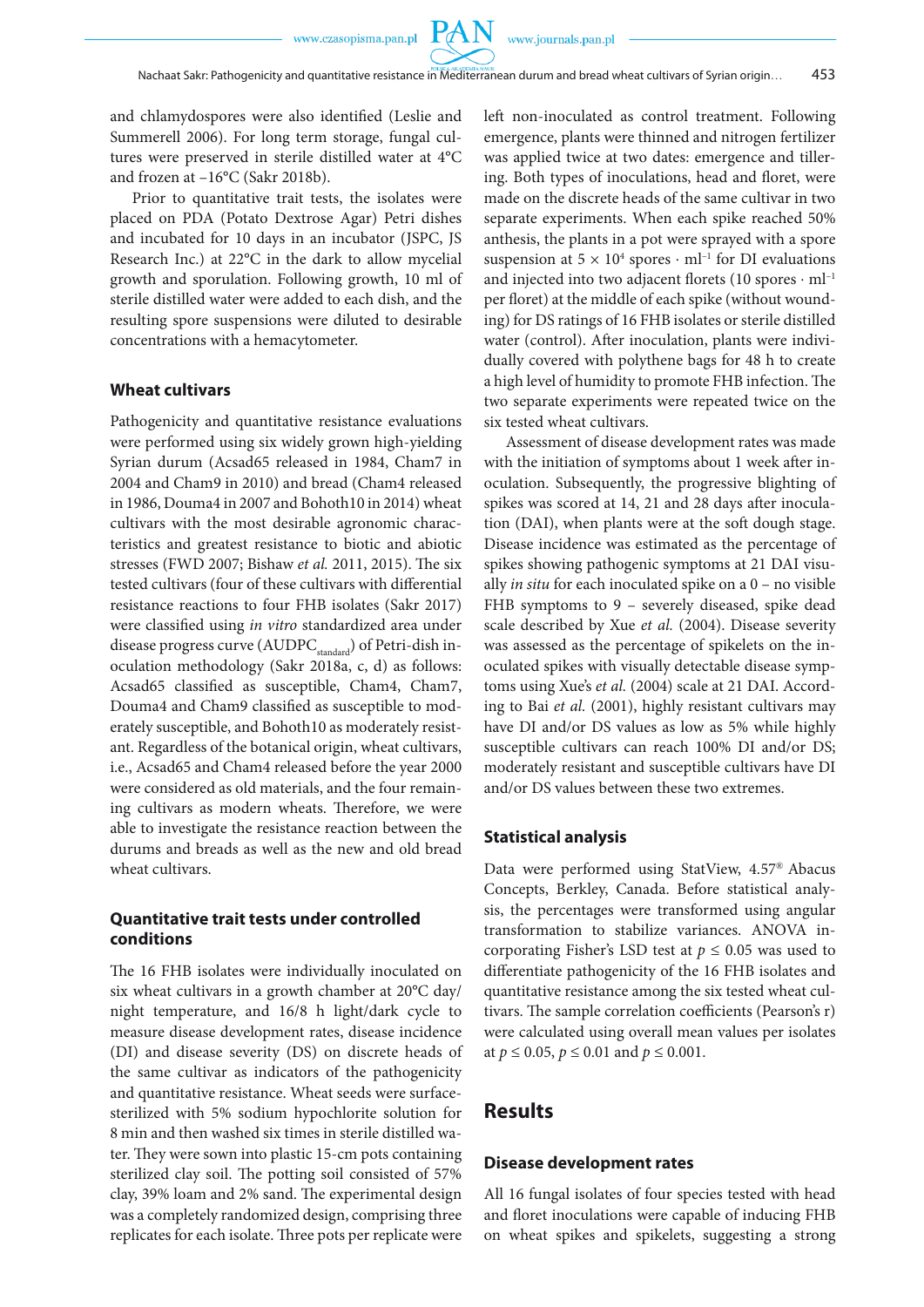

effect of different Fusarium isolates on the growth of the six wheat cultivars. Typical FHB symptoms were clear and easy to score in the inoculated spikes and spikelets, while no disease symptoms of FHB infection were detected in the negative control. The bleached spikelets and spikes appeared on the first evaluation at 7 DAI, and disease increased with time reaching the maximum severity 28 DAI (Figs. 1 and 2). Analysis of the relation between sporulation percentage based on

the infection period ranged from 7 to 28 DAI showed that the four FHB species were somewhat close in the rate of FHB symptom development on any of the six wheat cultivars (Figs. 1 and 2). However, differential progression of disease and varying severities depending on species were observed on Cham4 (Figs. 1 and 2). Also, *F. equiseti*, represented only by one isolate, showed much more sporulation than the remaining species on Bohoth10 (Fig. 2).



**Fig. 1.** Fusarium head blight progress curves based on disease incidence evaluations (%) for four *Fusarium* sp. on six Syrian wheat cultivars under controlled conditions. Each point is the mean of isolates each for *F. culmorum*, *F. solani*, *F. verticillioides*, and *F. equiseti*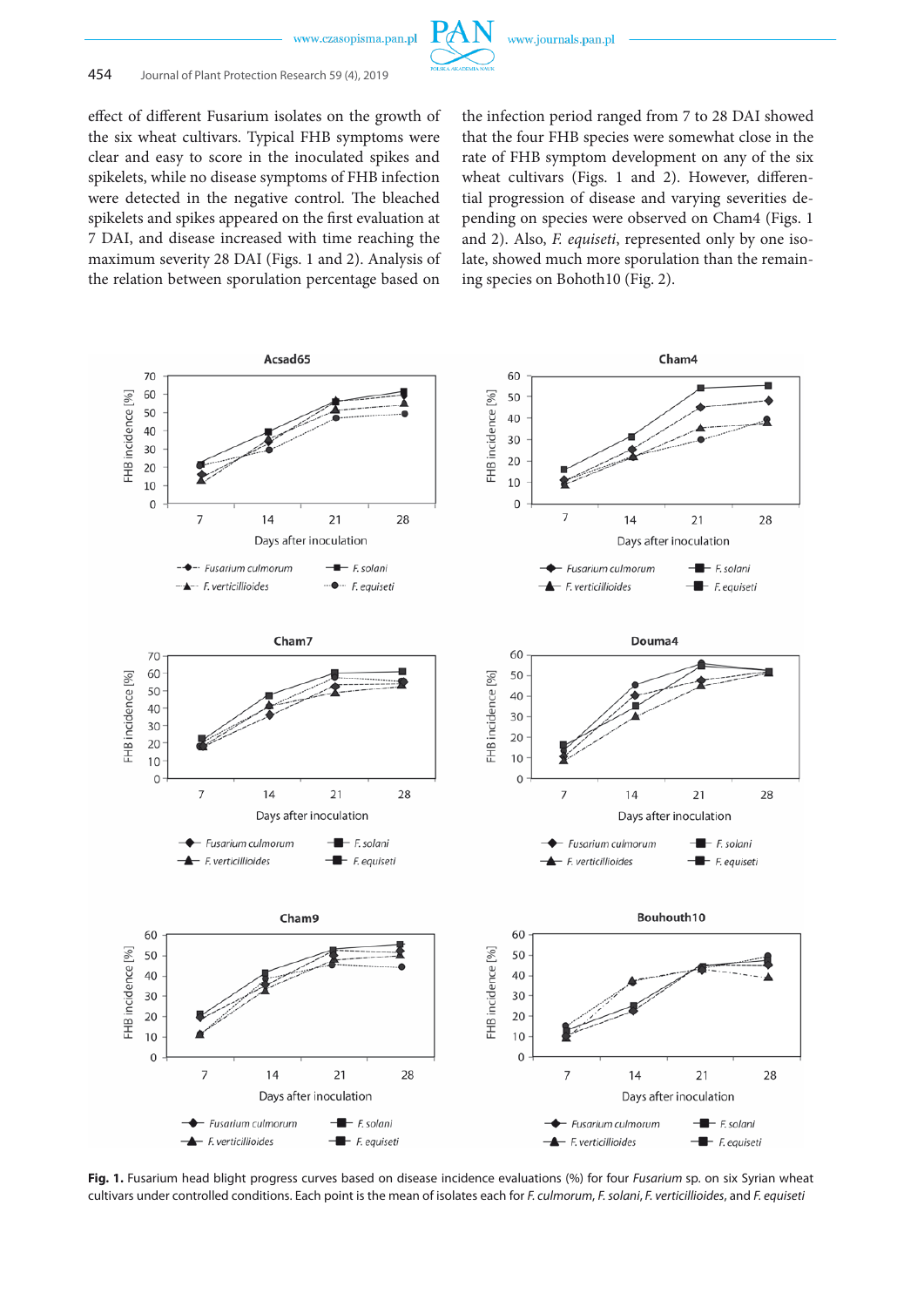



**Fig. 2.** Fusarium head blight progress curves based on disease severity evaluations (%) for four *Fusarium* sp. on six Syrian wheat cultivars under controlled conditions. Each point is the mean of isolates each for *F. culmorum*, *F. solani*, *F. verticillioides*, and *F. equiseti*

### **Disease incidence (DI) of head inoculation**

The values (%) of DI estimations for all 16 FHB isolates on the six wheat tested cultivars, 21 DAI, are presented in Table 1. The mean DI values of fungi ranged two-fold from 38.4 to 66.8% on wheat cultivars as compared with 0% for the control treatment. Significant differences were observed in the mean DI scores among the four FHB species and among isolates within each species ( $p \le 0.0001$ ). The most pathogenic isolate was F20 (*F. solani*) whereas the two least pathogenic isolates were F15 (*F. verticillioides*) and F30 (*F. culmorum*). However, it was not possible to distinguish the four FHB species on wheat cultivars (Fig. 3). Correlation values of DI criterion among the six wheat cultivars showed that six of the 15 possible comparisons were significantly correlated (Table 2). Significant correlation coefficients were obtained between the data of DI and standardized area under disease progress curve (AUDPC<sub>standard</sub>) previously generated *in vitro* for the six tested wheat cultivars (Sakr 2018a, c, d unpublished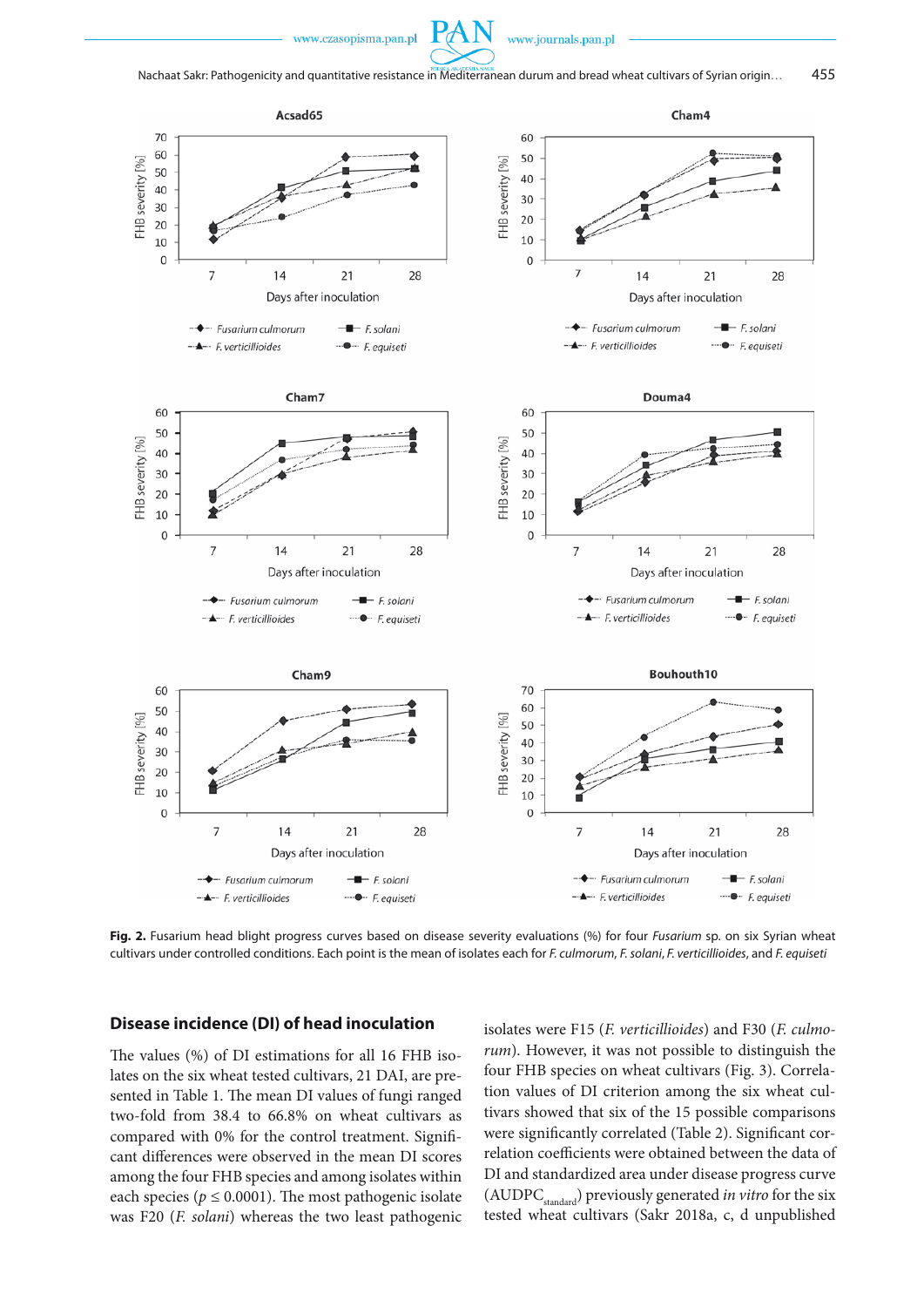www.journals.pan.pl

Table 1. Disease incidence within and among four Fusarium head blight species measured on six Syrian wheat cultivars under controlled conditions

| <b>Fungal isolates</b>       | *Disease incidence [%]            |                                    |                                             |        |         |          |          |  |
|------------------------------|-----------------------------------|------------------------------------|---------------------------------------------|--------|---------|----------|----------|--|
| (identification)             | Acsad65                           | Cham4                              | Cham7                                       | Douma4 | Cham9   | Bohoth10 | mean     |  |
| F1 (F. culmorum)             | 68.2                              | 50.4                               | 68.8                                        | 49.9   | 42.9    | 40.7     | 53.5 cd  |  |
| F <sub>2</sub> (F. culmorum) | 49.2                              | 61.1                               | 48.2                                        | 67.5   | 58.8    | 54.0     | 56.5 bc  |  |
| F3 (F. culmorum)             | 60.0                              | 46.2                               | 64.5                                        | 49.7   | 62.4    | 45.6     | 54.7 bcd |  |
| F28 (F. culmorum)            | 63.8                              | 33.3                               | 37.4                                        | 28.9   | 53.8    | 50.7     | 44.7 efg |  |
| F30 (F. culmorum)            | 51.0                              | 33.6                               | 35.5                                        | 39.1   | 37.8    | 33.3     | 38.4 h   |  |
| F7 (F. solani)               | 52.0                              | 41.4                               | 48.0                                        | 38.8   | 48.0    | 40.9     | 44.9 efg |  |
| F20 (F. solani)              | 78.0                              | 78.0                               | 54.3                                        | 49.6   | 78.1    | 63.0     | 66.8 a   |  |
| F26 (F. solani)              | 61.1                              | 59.8                               | 61.9                                        | 61.4   | 53.3    | 50.8     | 58.1 b   |  |
| F29 (F. solani)              | 72.8                              | 36.3                               | 50.7                                        | 34.1   | 54.6    | 54.2     | 50.5 de  |  |
| F31 (F. solani)              | 37.8                              | 46.8                               | 61.8                                        | 61.8   | 38.3    | 33.3     | 46.6 ef  |  |
| F35 (F. solani)              | 41.6                              | 59.4                               | 65.7                                        | 77.6   | 40.8    | 31.8     | 52.8 cd  |  |
| F15 (F. verticillioides)     | 44.0                              | 39.6                               | 43.5                                        | 24.7   | 49.5    | 38.3     | 39.9h    |  |
| F16 (F. verticillioides)     | 61.1                              | 32.4                               | 41.1                                        | 57.1   | 47.1    | 49.3     | 48.0 ef  |  |
| F21 (F. verticillioides)     | 57.2                              | 36.0                               | 61.4                                        | 45.2   | 53.3    | 47.6     | 50.1 de  |  |
| F27 (F. verticillioides)     | 47.3                              | 36.0                               | 42.8                                        | 52.6   | 39.8    | 39.0     | 42.9 gh  |  |
| F43 (F. equiseti)            | 45.1                              | 29.4                               | 55.1                                        | 46.5   | 45.1    | 49.4     | 45.1 efg |  |
| Mean                         | 55.6a                             | 45.0 d                             | 52.5 ab                                     | 49.0 c | 50.2 bc | 45.1 d   |          |  |
|                              | F isolates = 14.991; $p = 0.0001$ |                                    |                                             |        |         |          |          |  |
|                              |                                   | F cultivars = 12.342; $p = 0.0001$ |                                             |        |         |          |          |  |
|                              |                                   |                                    | <i>F</i> interactions = 4.876; $p = 0.0001$ |        |         |          |          |  |

\*disease incidence values were evaluated as percentage of spikes showing FHB symptoms using Xue's *et al.* (2004) scale. According to Fisher's LSD test, means followed by the same letter are not significantly different at *p* ≤ 0.05, *F* tests (*p* ≤ 0.05) (*F*), probability (*p*). In the current study, isolates F2, F35, F27 and F43 were reanalyzed for disease incidence on Acsad65, Cham4, Cham7 and Douma4, however, pathogenic reaction for the four isolates was analyzed previously and presented by Sakr (2017). Also, pathogenic responses for the 16 isolates on Cham7 and Douma4 were analyzed previously and presented by Sakr (unpublished data)



**Fig. 3.** Mean disease incidence of four Fusarium head blight species on six Syrian wheat cultivars under controlled conditions. Bars represent the standard errors of means

data):  $r = 0.551$ ,  $p \le 0.05$  (Acsad65),  $r = 0.600$ ,  $p \le 0.05$ (Cham4),  $r = 0.627$ ,  $p \le 0.01$  (Cham7),  $r = 0.652$ ,  $p \le 0.01$  (Douma4),  $r = 0.531$ ,  $p \le 0.05$  (Cham9) and  $r = 0.519$ ,  $p \le 0.05$  (Bohoth10) (Fig. 4).

Head inoculation of spikes conducted to asses Type I FHB resistance revealed statistically significant differences ( $p \le 0.0001$ ) in the resistance of wheat cultivars. The mean fraction of plants showing disease symptoms ranged from 45.0 to 55.6%. The two bread cultivars Bohoth10 (modern) and Cham4 (old) had the lowest mean DI values, while the durum cultivar Acsad65 (old) showed the highest mean DI score. Based on Type I resistance, Bohoth10 and Cham4 were moderately resistant cultivars, Douma4 (bread, modern) was moderately susceptible, the two durums, modern Syrian cultivars Cham7 and Cham9, were susceptible to moderately susceptible, and Acsad65 was susceptible.

### **Disease severity (DS) of point inoculation**

Table 3 shows the scores (%) of DS evaluations for all 16 fungal isolates on the six wheat tested cultivars, at 21 DAI. The mean DS ratings of fungi varied two-fold from 30.7 to 54.2% on wheat cultivars as compared with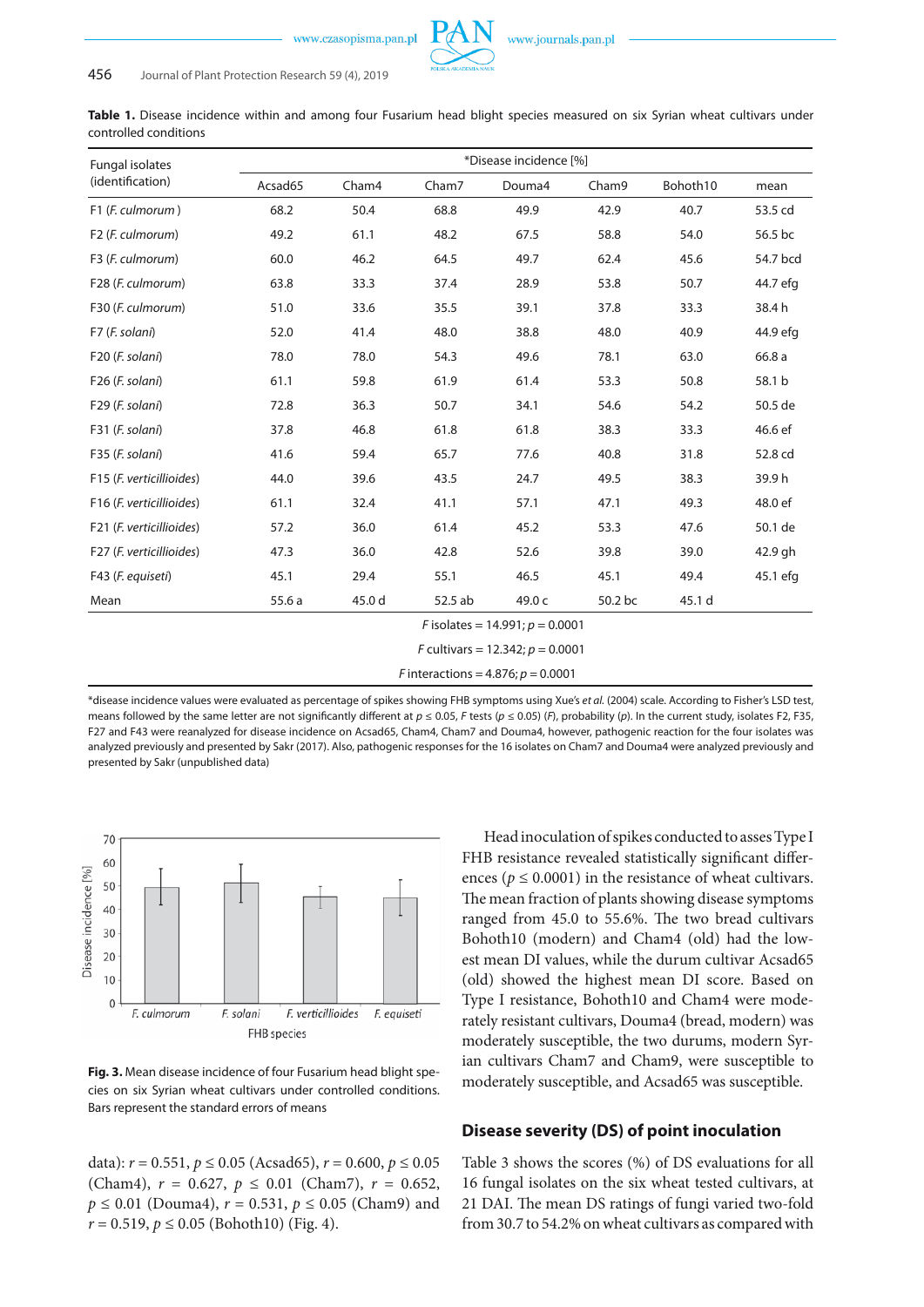

Table 2. Correlation coefficients of disease incidence criterion among six Syrian wheat cultivars infected with 16 isolates of four

|                   | Acsad65     | Cham4      | Cham7       | Douma4      | Cham9      | Bohoth10 |
|-------------------|-------------|------------|-------------|-------------|------------|----------|
| Acsad65           | 1.000       |            |             |             |            |          |
| Cham4             | $0.253$ ns  | 1.000      |             |             |            |          |
| Cham7             | $0.041$ ns  | $0.460$ ns | 1.000       |             |            |          |
| Douma4            | $-0.274$ ns | $0.532*$   | $0.509*$    | 1.000       |            |          |
| Cham <sub>9</sub> | $0.660**$   | $0.556*$   | $0.090$ ns  | $-0.108$ ns | 1.000      |          |
| Bohoth10          | $0.720**$   | 0.298 ns   | $-0.057$ ns | $-0.117$ ns | $0.834***$ | 1.000    |

\**p* ≤ 0.05, \*\**p* ≤ 0.01, \*\*\**p* ≤ 0.001, ns = not significant

Fusarium head blight species



Fig. 4. Correlation coefficients between standardized area under disease progress curve (AUDPC<sub>standard</sub>) and disease incidence in head inoculation in growth chamber on six Syrian wheat cultivars infected with 16 fungal isolates of four Fusarium head blight species determined by Pearson correlation coefficient, *r* = 0.551, *p* ≤ 0.05 (Acsad65), *r* = 0.600, *p* ≤ 0.05 (Cham4), *r* = 0.627, *p* ≤ 0.01 (Cham7), *r* = 0.652, *p* ≤ 0.01 (Douma4), *r* = 0.531, *p* ≤ 0.05 (Cham9) and *r* = 0.519, *p* ≤ 0.05 (Bohoth10). Data on Cham7 and Douma4 were previously presented by Sakr (unpublished data)

0% for the negative control. There were significant differences in FHB severity among the four FHB species and among isolates within each species ( $p \leq 0.0001$ ). F3 (*F. culmorum*) showed the greatest pathogenicity, while F15 (*F. verticillioides*) was the least pathogenic isolate. As shown in Figure 5, the four FHB species were not different at the level of pathogenicity. Table 4 shows the correlation values of DS criterion among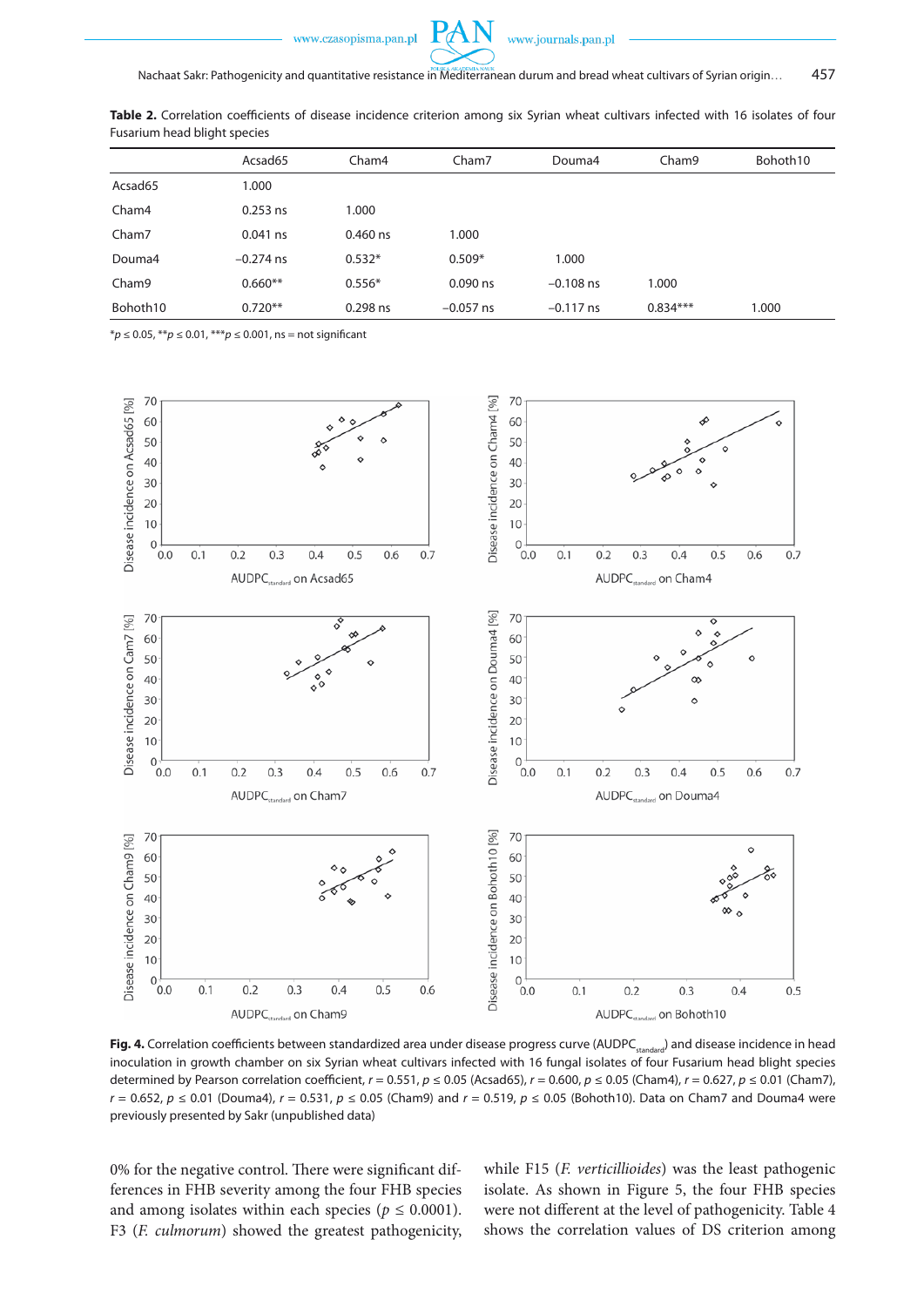| Fungal isolates                       | *Disease severity [%] |        |                                              |        |         |          |                   |  |
|---------------------------------------|-----------------------|--------|----------------------------------------------|--------|---------|----------|-------------------|--|
| (identification)                      | Acsad65               | Cham4  | Cham7                                        | Douma4 | Cham9   | Bohoth10 | Mean              |  |
| F1 (F. culmorum)                      | 68.2                  | 63.0   | 62.6                                         | 45.3   | 31.2    | 48.1     | 53.1 b            |  |
| F <sub>2</sub> ( <i>F. culmorum</i> ) | 36.9                  | 75.2   | 40.1                                         | 56.3   | 39.2    | 67.5     | 52.5 ab           |  |
| F3 (F. culmorum)                      | 55.0                  | 54.6   | 71.7                                         | 33.1   | 72.8    | 38.0     | 54.2 a            |  |
| F28 (F. culmorum)                     | 69.6                  | 29.6   | 31.2                                         | 20.6   | 63.5    | 32.3     | 41.1 defg         |  |
| F30 (F. culmorum)                     | 63.8                  | 25.2   | 32.3                                         | 35.5   | 47.3    | 30.3     | 39.1 efg          |  |
| F7 (F. solani)                        | 57.2                  | 27.6   | 32.0                                         | 55.4   | 52.8    | 36.8     | 43.6 cdef         |  |
| F20 (F. solani)                       | 46.8                  | 41.6   | 38.8                                         | 41.4   | 57.3    | 33.6     | 43.3 cdef         |  |
| F26 (F. solani)                       | 32.9                  | 41.4   | 41.3                                         | 47.3   | 36.9    | 35.2     | 39.2 efg          |  |
| F29 (F. solani)                       | 83.2                  | 23.1   | 46.1                                         | 31.0   | 54.6    | 34.8     | 45.5 cde          |  |
| F31 (F. solani)                       | 50.4                  | 31.2   | 68.7                                         | 44.1   | 42.6    | 33.3     | 45.1 cde          |  |
| F35 (F. solani)                       | 31.2                  | 70.3   | 59.7                                         | 59.7   | 25.5    | 43.7     | 48.4 bc           |  |
| F15 (F. verticillioides)              | 36.0                  | 32.4   | 36.3                                         | 16.5   | 31.5    | 31.4     | 30.7h             |  |
| F16 (F. verticillioides)              | 37.6                  | 46.8   | 29.4                                         | 51.9   | 29.0    | 49.3     | 40.7 efg          |  |
| F21 (F. verticillioides)              | 52.8                  | 24.0   | 55.8                                         | 37.7   | 49.2    | 22.0     | 40.3 efg          |  |
| F27 (F. verticillioides)              | 47.3                  | 27.0   | 32.9                                         | 40.5   | 29.0    | 21.3     | 33.0 <sub>q</sub> |  |
| F43 (F. equiseti)                     | 36.2                  | 52.7   | 42.4                                         | 51.7   | 36.2    | 62.9     | 47.0 bcd          |  |
| Mean                                  | 50.3a                 | 41.6 c | 45.1 b                                       | 41.7 c | 43.7 bc | 38.8 d   |                   |  |
| F isolates = 15.838; $p = 0.0001$     |                       |        |                                              |        |         |          |                   |  |
|                                       |                       |        | F cultivars = $13.991; p = 0.0001$           |        |         |          |                   |  |
|                                       |                       |        | <i>F</i> interactions = 10.589; $p = 0.0001$ |        |         |          |                   |  |

**Table 3.** Disease severity within and among four Fusarium head blight species measured on six Syrian wheat cultivars under controlled conditions

\*disease severity values were evaluated as percentage of spikes showing FHB symptoms using Xue's *et al.* (2004) scale. According to Fisher's LSD test, means followed by the same letter are not significantly different at *p* ≤ 0.05, *F* tests (*p* ≤ 0.05) (*F*), probability (*p*). Pathogenic responses for the 16 isolates on Cham7 and Douma4 were analyzed previously and presented by Sakr (unpublished data)



**Fig. 5.** Mean disease severity (%) of four Fusarium head blight (FHB) species on six Syrian wheat cultivars under controlled conditions. Bars represent the standard errors of means

the six wheat cultivars indicating that four of the 15 possible comparisons were significantly correlated. There were significant correlations between the data of DS and AUDPC<sub>standard</sub> previously obtained *in vitro* for all wheat cultivars (Sakr 2018a, c, d): *r* = 0.551,  $p \le 0.05$  (Acsad65),  $r = 0.600, p \le 0.05$  (Cham4),

 $r = 0.627, p \le 0.01$  (Cham7),  $r = 0.652, p \le 0.01$ (Douma4), *r* = 0.531, *p* ≤ 0.05 (Cham9) and *r* = 0.519,  $p \le 0.05$ (Bohoth10) (Fig. 6).

The point-inoculated spikelet to test Type II highlighted significant differences ( $p \leq 0.0001$ ) in the susceptibility of wheat cultivars. The mean FHB severity scores varied from 38.8 to 50.3%. Bohoth10 showed the lowest infection levels and Acsad65 was the most affected cultivar. Regarding Type II resistance, Bohoth10 was a moderately resistant cultivar, Douma4 and Cham4 were moderately susceptible, Cham7 and Cham9 were susceptible to moderately susceptible, and Acsad65 was susceptible. Overall, bread wheat cultivars showed lower levels of spike and spikelet damage than durum cultivars regardless of the date of cultivar release.

A significant correlation was seen between the mean values of DI and DS of the 16 fungal isolates measured on all tested wheat cultivars ( $r = 0.499$ ,  $p \le 0.05$ ). Also, correlation coefficients between the resistance measured by AUDPC<sub>standard</sub> of Petri-dish inoculation and both FHB Type I and Type II resistance were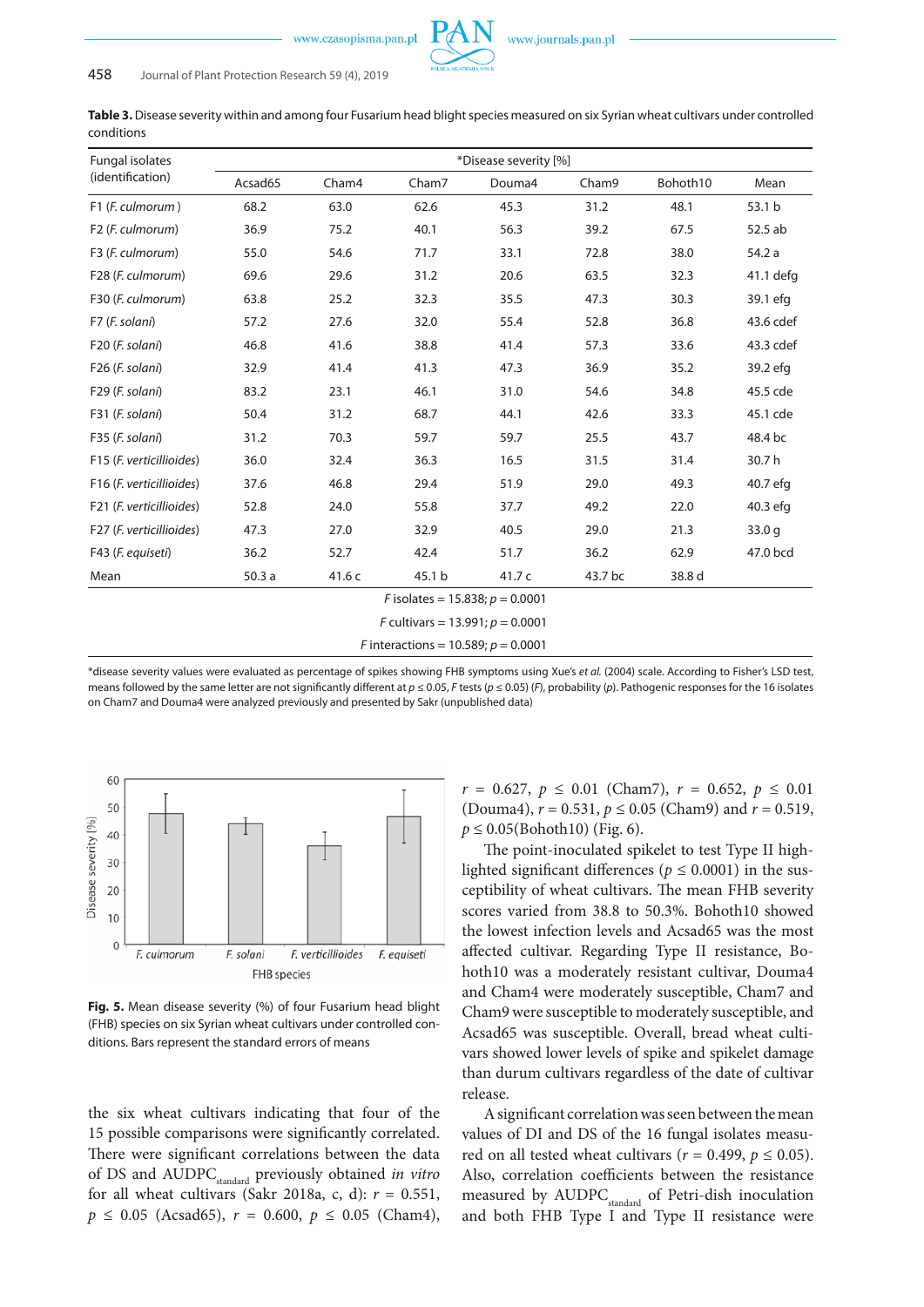

**Table 4.** Correlation coefficients of disease severity criterion among six Syrian wheat cultivars infected with 16 isolates of four Fusarium head blight species

|          | Acsad65     | Cham4       | Cham7      | Douma4      | Cham9       | Bohoth10 |
|----------|-------------|-------------|------------|-------------|-------------|----------|
| Acsad65  | 1.000       |             |            |             |             |          |
| Cham4    | $-0.461$ ns | 1.000       |            |             |             |          |
| Cham7    | 0.076 ns    | 0.339 ns    | 1.000      |             |             |          |
| Douma4   | $-0.450$ ns | $0.562*$    | 0.097 ns   | 1.000       |             |          |
| Cham9    | $0.562*$    | $-0.312$ ns | $0.134$ ns | $-0.423$ ns | 1.000       |          |
| Bohoth10 | $-0.333$ ns | $0.792***$  | $0.028$ ns | $0.563*$    | $-0.263$ ns | 1.000    |

\**p* ≤ 0.05, \*\**p* ≤ 0.01, \*\*\**p* ≤ 0.001, ns = not significant



Fig. 6. Correlation coefficients between standardized area under disease progress curve (AUDPC<sub>standard</sub>) and disease severity in floret inoculation in growth chamber on six Syrian wheat cultivars infected with 16 fungal isolates of four Fusarium head blight species determined by Pearson correlation coefficient, *r* = 0.551, *p* ≤ 0.05 (Acsad65), *r* = 0.600, *p* ≤ 0.05 (Cham4), *r* = 0.627, *p* ≤ 0.01 (Cham7), *r* = 0.652, *p* ≤ 0.01 (Douma4), *r* = 0.531, *p* ≤ 0.05 (Cham9) and *r* =0.519, *p* ≤ 0.05 (Bohoth10). Data on Cham7 and Douma4 were previously presented by Sakr (unpublished data)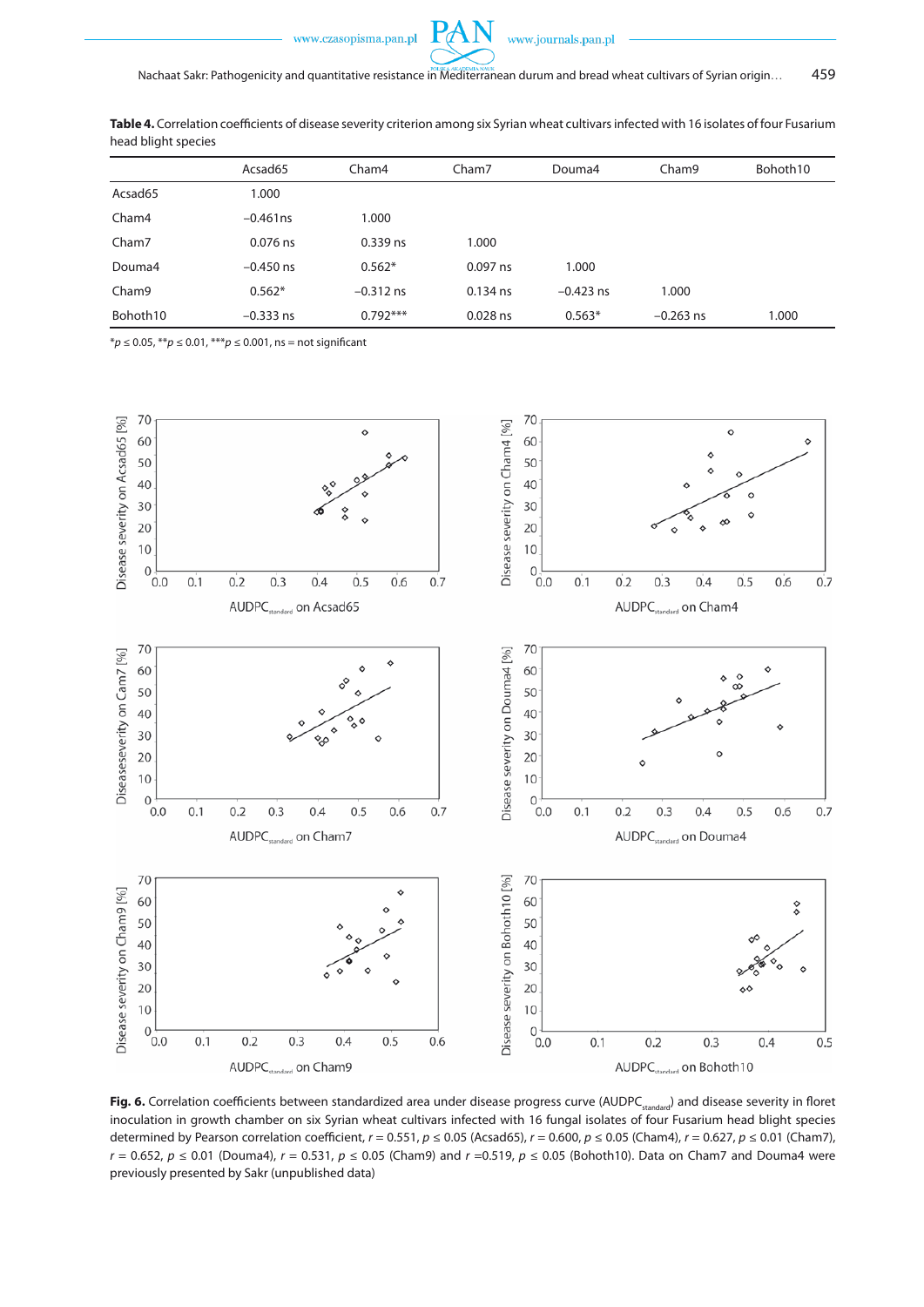



Fig. 7. Correlation between the resistance measured by standardized area under disease progress curve (AUDPC<sub>standard</sub>) of Petri-dish inoculation assay and spraying inoculation (Type I) and point inoculation (Type II) on six Syrian wheat cultivars infected with 16 fungal isolates of four Fusarium head blight species determined by Pearson correlation coefficient, *r* = 0.965, *p* ≤ 0.001 (Type I) and *r* = 0.888, *p* ≤ 0.05 (Type II)

significant (*r* = 0.965, *p* ≤ 0.001 and *r* = 0.888, *p* ≤ 0.05, respectively) (Fig. 7). Moreover, correlation between Type I resistance and Type II resistance was significant  $(r = 0.931, p \le 0.01)$ . The interactions of fungal isolates  $\times$  wheat cultivars for any of the measurements taken were significant ( $p \le 0.0001$  for DI,  $p \le 0.0001$  for DS, respectively).

# **Discussion**

Knowledge of quantitative traits in terms of pathogenicity and resistance in any environment is crucial for predicting the pathogenic potential of FHB agents and for the deployment of resistant wheat cultivars in a given location (Lenc 2015; Lenc *et al.* 2015; Khaledi *et al.* 2018). This necessitates that their measurements should be taken in a growth chamber ensuring control of fungal spore concentration and quantity, mode of infection, heading date and environment after inoculation. While in the Mediterranean countries the risk of disease is progressively increasing (Parry *et al.* 1995; McMullen *et al.* 2012), the preliminary data in this report add to our knowledge about four FHB species pathogenicity on a Syrian scale, where the environment is quite similar to some Mediterranean wheat growing areas, and show that Syrian cultivars could be new resistant donors with favorable agronomical characteristics in FHB-wheat breeding programs. In addition, the current research investigated the potential use of *in vitro* quantitative trait indices in predicting FHB data generated under controlled conditions in wheat.

The selection of FHB species used in our study: *F. culmorum* (31.3%), *F. solani* (37.5%), *F. verticillioides* (25.0%) and *F. equiseti* (6.3%), was reflective of other populations recovered from the Ghab Plain and other principal Syrian wheat production areas (Alkadri *et al.* 2015; Al-Chaabi *et al.* 2018); *F. culmorum* was the most frequent causing agent in Syria. In comparison to other Mediterranean regions, i.e., Algeria, Tunisia and other European countries, *F. culmorum* was found to be the major fungal pathogen associated with FHB (Gargouri-Kammoun *et al.* 2009; Pasquali *et al.* 2016; Touati-Hattab *et al.* 2016). This observation is of great importance since wheat materials in Mediterranean countries may be exposed to the same FHB causing agent, *F. culmorum*. So, the occurrence of *F. culmorum* appears to be increasing in warmer regions like the Mediterranean basin (Parry *et al.* 1995). In addition, Syrian wheat cultivars were usefully deployed in a Mediterranean breeding program involving a crossing of cultivars from Europe and Syria, Waha from ICARDA (Hadjout *et al.* 2017). By using a field experiment with four different *F. culmorum* strains, two potential wheat lines were shown to exhibit a higher resistance to both initial fungal infection and disease spread and to mycotoxin contamination than a set of commercial cultivars (Hadjout *et al.* 2017).

The variability in pathogenicity of four FHB species on Syrian wheat cultivars was not fully reported under controlled conditions (Sakr 2017). All analyzed species generated FHB symptoms on wheat spikes and spikelets, thus they are pathogenic. This study showed that the four *Fusarium* sp. were somewhat similar in the rate of FHB symptom development on any of the six wheat cultivars (Figs. 1 and 2). Also, results shown in Figures 3 and 5 indicated an overall similar comparative pathogenicity in the four Syrian FHB species because of similarity in spike and spikelet damage among the 16 fungal isolates. Fernandez and Chen (2005) observed an apparent lack of difference in pathogenicity between *F. culmorum* and *F. graminearum* on wheat. Similarly, Sakr (2018a, c, d) did not cluster the same fungal species on all tested wheat cultivars using an *in vitro* criterion: standardized area under disease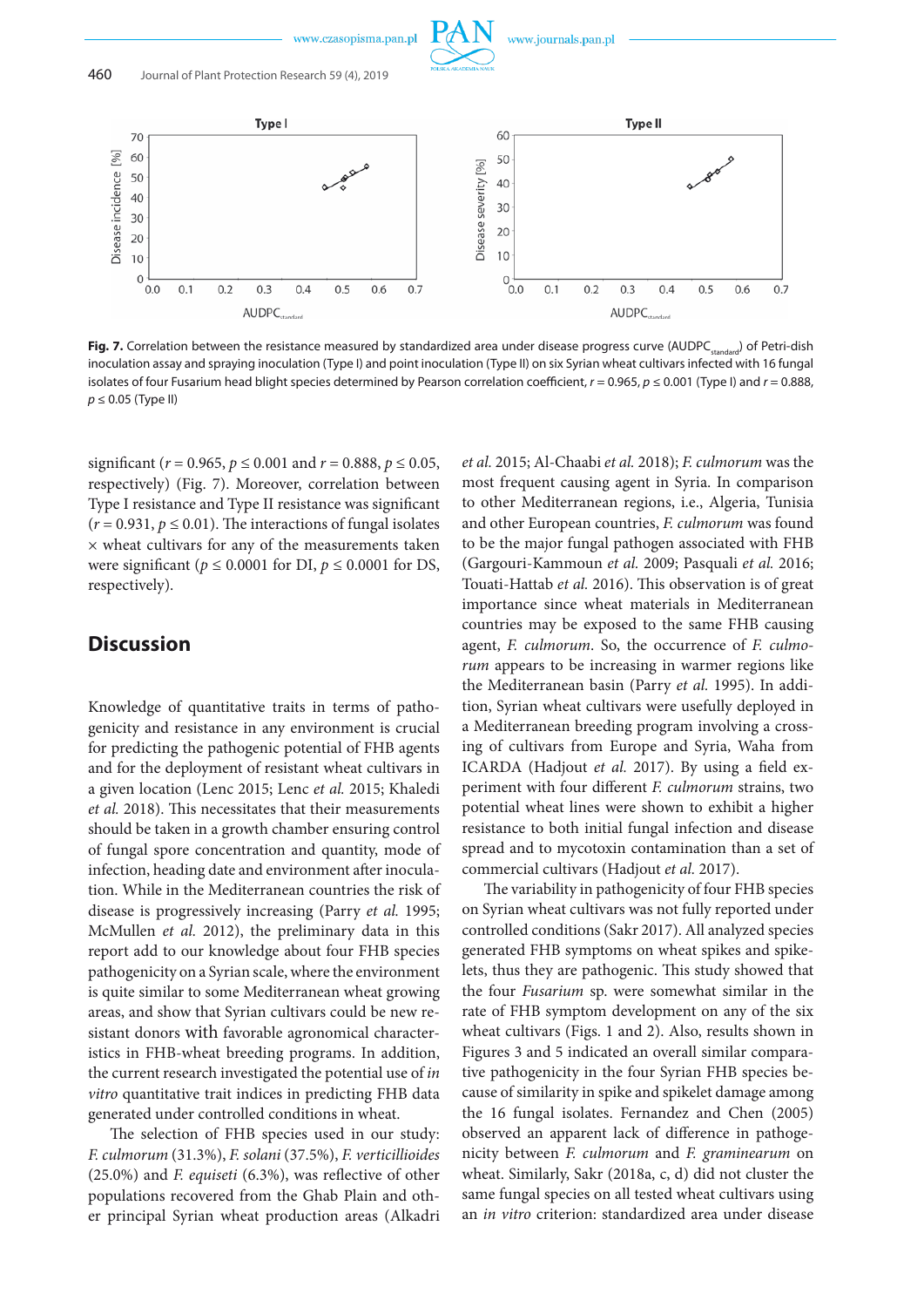PAN

progress curve (AUDPC $_{standard}$ ). Our results are not comparable with other reports showing that the four FHB species included in the present research were classified as highly, moderately and weakly pathogenic on wheat plants. *Fusarium culmorum* was characterized by high pathogenicity, *F. equiseti* was moderate, and *F. verticillioides*, *F. solani* were weakly pathogenic (Bottalico and Perrone 2002; Xue *et al.* 2004). The differences in these data may be attributable to the contrasting isolates and host cultivars used in this study and previous work. The origin of FHB cultures may play a crucial role in this pathogenic similarity (Sakr 2018a).

Pathogenicity (measured as FHB disease incidence and severity) differed significantly among the 16 fungal isolates inoculated onto spikes and spikelets of six wheat cultivars in the growth chamber (Tables 1 and 3). The values of DI and DS underlined a variation in pathogenicity within and among four tested FHB species. Inter and intraspecific differences were observed in the pathogenicity of several FHB species toward wheat genotypes (Xue *et al.* 2004). Differences in pathogenicity among 16 FHB isolates of four species may be due to mutation, genetic recombination or selection. Our results showed that significant correlation  $(r = 0.499, p \le 0.05)$  was detected between the mean values of DI and DS of fungi on all tested cultivars; it seems that mechanisms underlying these two pathogenicity criteria share the same genetic background. This research supports the view that correlations of different pathogenicity indices exist and are stable with *in vitro* and under controlled assays (Figs. 4 and 6), suggesting that seedling stage indices can predict pathogenic traits obtained in the growth chamber. AUDPC<sub>standard</sub> could reflect aspects of pathogen development at early stages of plant growth by promoting the interaction between wheat tissues and fungi (Purahong *et al.* 2012; Sakr 2019). The situation in an *in vitro* assay was similar to artificial inoculation because FHB species need to overcome the morphology of the spike and spikelet and they could directly penetrate and infect germinating seeds (Purahong *et al.* 2012; Sakr 2019).

More interestingly, results shown in this research indicated that a complex genotype interaction may or may not exist among bread and durum old and modern cultivars and pathogens for DI and DS criteria (Tables 2 and 4). Our results agree with previous *in vitro* AUDPC<sub>standard</sub> data showing the presence or absence of a cultivar-specific pathogenicity in the same fungal isolates and wheat cultivars (Sakr 2018a, c, d). This type of specific interaction was previously reported by Foroud *et al.* (2012), who noted that *F. graminearum* pathogenicity is host-dependent in wheat. Parry *et al.* (1995) showed no strong evidence for specific pathogenicity

interactions among fungal species implicated in the FHB complex and wheat plants. In our investigation, a differential interaction between quantitative resistance genes in wheat and FHB isolates was based on pathogenic responses registered on plant materials. This method allowed for detecting the isolate specificity which was already shown to occur as a significant cultivar-isolate interaction in barley-*Puccinia hordei* by Gonzalez *et al.* (2012) and -*Blumeria graminis* by Romero *et al.* (2018). Thus, it seems that a minor gene-for-minor gene interaction may exist between six wheat cultivars and 16 fungal isolates, suggesting that the isolate-specific effectiveness may lead to erosion of wheat quantitative resistance to FHB invasion. However, further investigation is required in order to draw any final conclusions.

The data obtained show that all tested cultivars differed in their FHB resistance and susceptibility behavior (Tables 1 and 2), in which initial fungal infection (Type I) and the spread of the pathogen within the head (type II resistance) were related to cultivar resistance (van Ginkel *et al.* 1996), emphasizing the need for breeders to include aggressive isolates or a mixture of isolates representative of the FHB diversity in their screenings for selection of disease resistant cultivars. Resistance of a given tested cultivar is not related to a certain FHB species. Also, the six wheat cultivars which can resist highly pathogenic isolates of a certain species can also resist other pathogenic isolates from another species (Tables 1 and 2). The results here are consistent with the ideas of Xue *et al.* (2004). Overall, the six wheat cultivars expressed acceptable resistance levels to initial fungal infection and fungal spread (Tables 1 and 2). Our data support the view that Syrian wheat cultivars can be promising sources of resistance to FHB under Mediterranean conditions as observed for other wheat cultivars (Talas *et al.* 2011; Purahong *et al.* 2012; Alkadri *et al.* 2015; Hadjout *et al.* 2017) because of lack of 100% resistance to FHB in the current commercial varieties (Mesterhazy *et al*. 2011).

Bread wheat is more resistant to FHB infection than durum, since there is no high disease resistance (Mesterhazy 1995). Overall, bread wheat cultivars showed lower infection spike and spikelet levels than durum cultivars regardless of the date of cultivar release, indicating that old and modern breads provided broad, though incomplete, resistance to the four *Fusarium* sp. species examined compared to old and modern durums (Tables 1 and 2, Fig. 8). As expected, our data confirmed previous *in vitro* findings that `Acsad65, old durum` was susceptible and `Bohoth10, modern bread` was moderately resistant (Sakr 2018a) (Fig. 8). The reliability of this cultivar order was validated by the significant correlation between the AUDPC<sub>standard</sub> of Petri-dish inoculation and both FHB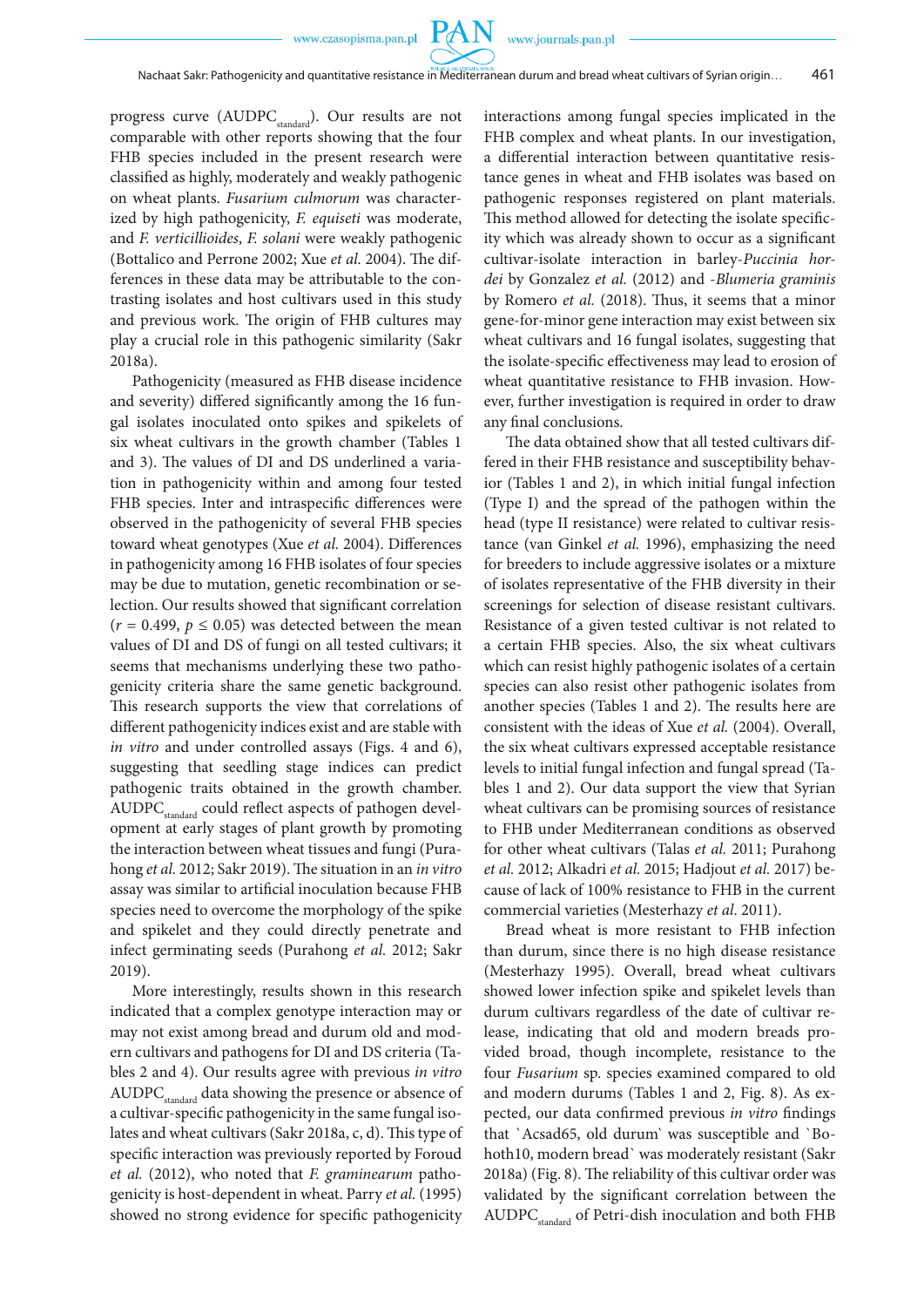| Petri-dish assay             | Cultivars       | Head and point<br>inoculations              |
|------------------------------|-----------------|---------------------------------------------|
| Moderately<br>resistant      | Bohoth10        | Moderately<br>resistant                     |
| Susceptible<br>to moderately | Cham4<br>Douma4 | Moderately<br>susceptible                   |
| susceptible                  | Cham9<br>Cham7  | Susceptible<br>to moderately<br>susceptible |
| Susceptible                  | Acsad65         | Susceptible                                 |

**Fig. 8.** Ranking of six Syrian wheat cultivars based on area under disease progress curve in 16 Fusarium head blight-mediated *in vitro* Petri-dish assay and on FHB incidence and severity following head and point inoculations, respectively, of spikes and spikelets in a growth chamber

Type I and Type II resistance (Fig. 7). More importantly, head and spikelet inoculation tests made it possible to divide the group which included four remaining cultivars classified as susceptible to moderately susceptible *in vitro* into two distinct sub-groups as the two modern durums `Cham7 and Cham9` classified as susceptible to moderately susceptible and the two breads `Cham4, old and Douma4, modern` recognized as moderately susceptible (Fig. 8). In general, wheat plants with the lowest values for AUDPC<sub>standard</sub> were those having the highest levels of FHB Type I and Type II resistance scores (Fig. 7). The biological clarification for an association between *in vitro* and adult plant responses to FHB infection remains largely speculative, but it can be hypothesized that similar genetic pathways become activated at both developmental stages. Our data suggest that the assessment of resistance level is repeatable and stable under several experimental conditions.

Although the differences in reaction to the four Fusarium sp. were generally similar to *in vitro* observations of the six wheat cultivars in FHB resistance (Sakr 2018a, c, d), there were significant cultivar  $\times$  isolate interactions observed in the present study, which agree with a previous report on wheat (Xue *et al.* 2004). Taking into consideration that there were wide genetic variations among some of the tested wheat cultivars, i.e., Cham4 and Cham7 (Achtar *et al.* 2010), selection and development of FHB resistant cultivars must be carried out by phenotypic selection and under epidemic conditions as recommended by Cai *et al.* (2005) that selection should be independent of plant height, flowering date and maternal genotype within a cross.

While the relationship between the mean values for Type I and Type II resistance was found to be significant ( $r = 0.931$ ,  $p \le 0.01$ ), it is of great importance to combine the two types in breeding programs to get FHB Syrian resistant plants under Mediterranean conditions, where the climatic conditions are quite similar to some Syrian wheat growing areas. Our results are in accordance with those found by Browne *et al.* (2005) on 30 soft red winter wheat cultivars for *F. graminearum* under field conditions ( $r = 0.87$ ,  $p \le 0.01$ ). However, there was no significant correlation between both types on 29 winter Korean wheat cultivars for *F. graminearum* under controlled conditions (Shin *et al.* 2014). It has been hypothesized that the genetic background of initial fungal infection differs from that of fungal spread (van Ginkel *et al.* 1996); however, the relationship between FHB damage described as Type I and Type II resistance is not fully understood (Browne *et al.* 2005). It would be helpful to have included a cultivar with well-characterized resistance (like Sumai) or susceptibility for a frame of reference. Further work would be strengthened by the inclusion of isolates from additional Mediterranean wheat-growing regions. Additional research using a broad range of available Syrian old and modern wheat cultivars would provide more choices in FHB-wheat breading programs to get resistant plants under Mediterranean conditions.

#### **Acknowledgements**

I would like to thank the Director General of AECS and the Head of the Agriculture Department for their continuous support. The unknown Reviewer is thanked for constructive comments on this manuscript.

#### **References**

- Achtar S., Moualla M.Y., Kalhout A., Roder M.S., MirAli N. 2010. Assessment of genetic diversity among Syrian durum (*Triticum* ssp. *durum*) and bread wheat (*Triticum aestivum* L.) using SSR markers. Russian Journal of Genetics 46 (11): 1320–1326. DOI: https://doi.org/10.1134/ S1022795410110074
- Al-Chaabi S., Al-Masri S., Nehlawi A., Al-Matroud L., Abu- -Fadel T. 2018. Monitoring of *Fusarium* wheat head blight distribution, its causal agents, and pathogenicity variation in Al-Ghab plain, Syria. Arab Journal of Plant Protection 36 (2): 98–113. DOI: http://dx.doi.org/10.22268/AJPP-036 .2.098113
- Alkadri D., Nipoti P., Doll K., Karlovsky P., Prodi A., Pisi A. 2013. Study of fungal colonization of wheat kernels in Syria with a Focus on *Fusarium* species. International Journal of Molecular Sciences 14 (3): 5938–5951. DOI: 10.3390/ ijms14035938
- Alkadri D., Tonti S., Amato B., Nipoti P., Pisi A., Prodi A. 2015. Assessment of different resistance types of Syrian durum wheat cultivars towards FHB agent. Plant Pathology Journal 14 (2): 86–91. DOI: 10.3923/ppj.2015.86.91
- Audenaert K., Balmas V., Basler R., Boutigny A.L., Chrpova J., Czembor E., Gagkaeva T., Gonzalez-Jaen M.T., Hofgaard I.S., Koycu N.D., Hoffmann L., Levic J., Marin P., Miedaner T., Migheli Q., Moretti A., Muller M.E.H., Munaut F., Parikka P., Pallez-Barthel M., Piec J., Scauflaire J., Scherm B., Stankovic S., Thrane U., Uhlig S., Vanheule A., Yli-Mattila T., Vogelgsang S. 2016. European database of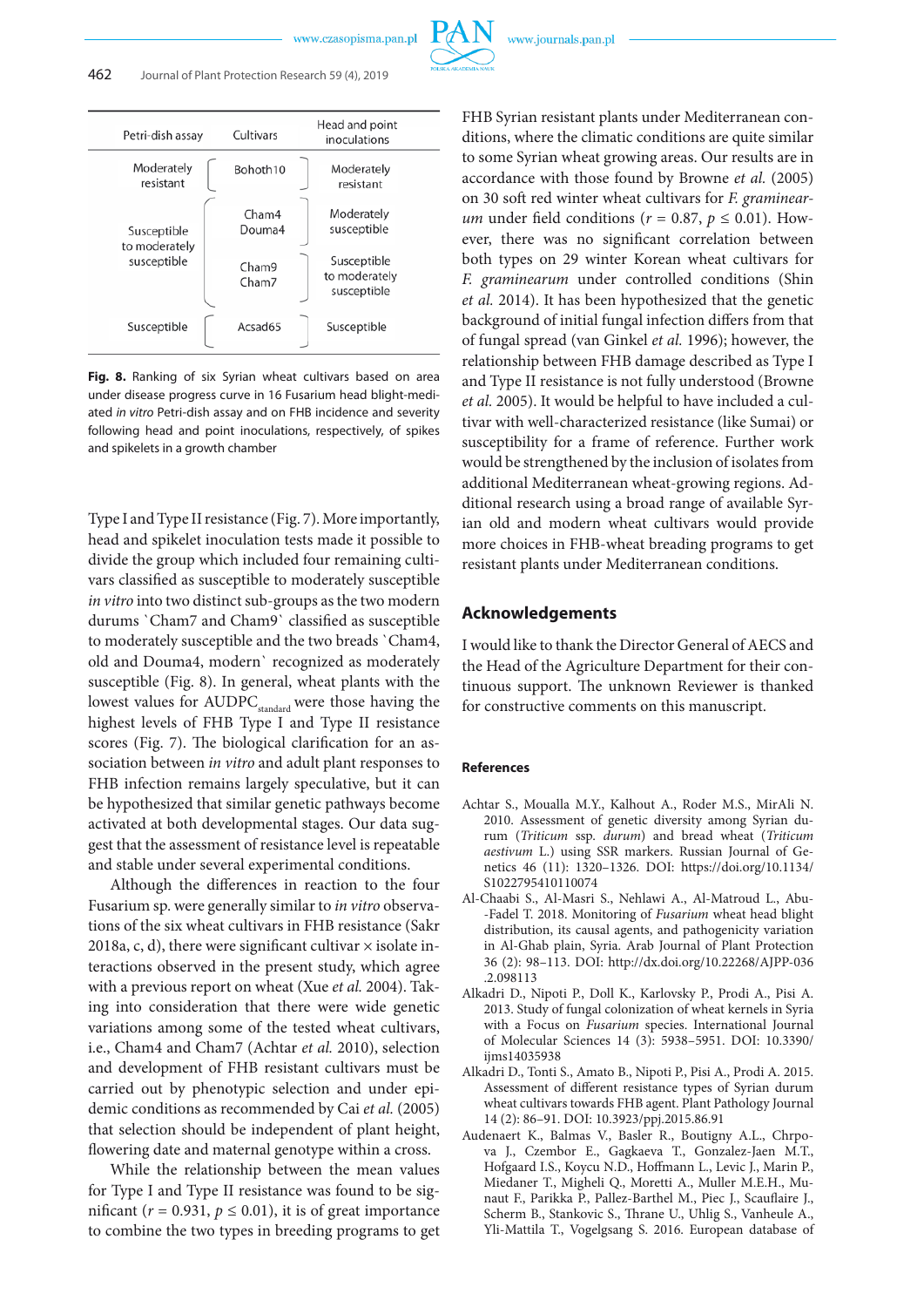*Fusarium graminearum* and *F. culmorum* trichothecene genotypes. Frontiers in Microbiology 7: 406. DOI: 10.3389/ fmicb.2016.00406

- Bai G.H., Plattner R., Desjardins A., Kolb F., McIntosh R.A. 2001. Resistance to Fusarium head blight and deoxynivalenol accumulation in wheat. Plant Breeding 120 (1): 1–6. DOI: https://doi.org/10.1046/j.1439-0523.2001.00562.x
- Bishaw Z., Struikb P.C., van Gastelc A.J.G. 2011. Wheat and barley seed system in Syria: farmers, varietal perceptions, seed sources and seed management. International Journal of Plant Production 5 (4): 323–348. DOI: 10.22069/ ijpp.2012.744
- Bishaw Z., Struikb P.C., van Gastelc A.J.G. 2015. Wheat and barley seed system in Syria: How diverse are wheat and barley varieties and landraces from farmer's fields? International Journal of Plant Production 9 (1): 117–150. DOI: 10.22069/ ijpp.2015.1869
- Bottalico A., Perrone G. 2002. Toxigenic *Fusarium* species and mycotoxins associated with head blight in small-grain cereals in Europe. European Journal of Plant Pathology 108 (7): 611–624. DOI: https://doi.org/10.1023/ A:1020635214971
- Browne R.A., Murphy J.P., Cooke B.M., Devaney D., Walsh E.J., Griffey C.A., Hancock J.A., Harrison S.A., Hart P., Kolb F.L., McKendry A.L., Milus E.A., Sneller C., Van Sanford D.A. 2005. Evaluation of components of *Fusarium* head blight resistance in soft red winter wheat germplasm using a detached leaf assay. Plant Disease 89 (4): 404–411. DOI: https://doi.org/10.1094/PD-89-0404
- Cai X., Chen P.D., Xu S.S., Oliver R.E., Chen X. 2005. Utilization of alien genes to enhance Fusarium head blight resistance in wheat: A review. Euphytica 142 (3): 309–318. DOI: https:// doi.org/10.1007/s10681-005-2437-y
- FAO/WFP. 2015. Crop and food security assessment mission to the Syrian Arab Republic. The Food and Agriculture Organization of the United Nations Web. Available on: http://www.wfp.org/foodsecurity/reports/CFSAM. [Accessed: 23 July 2015]
- FWD. 2007. Field Wheat Directory. General Commission for Scientific Agricultural Research Web. Available on: http://gcsar.gov.sy/ar/wp-content/uploads/weatguide.pdf. [Accessed: 10 August 2007]
- Foroud N.A., McCormick S.P., MacMillan T., Badea A., Kendra D.F., Ellis B.E., Eudes F. 2012. Greenhouse studies reveal increased aggressiveness of emergent Canadian *Fusarium graminearum* chemotypes in wheat. Plant Disease 96 (9): 1271–1279. DOI: https://doi.org/10.1094/PDIS-10-11- 0863-RE
- Fernandez M.R., Chen Y. 2005. Pathogenicity of *Fusarium* species on different plant parts of spring wheat under controlled conditions. Plant Disease 89 (2): 164–169. DOI: https://doi. org/10.1094/PD-89-0164.
- Gargouri-Kammoun L., Gargouri S., Rezgui S., Trifi M., Bahri N., Hajlaoui M.R. 2009. Pathogenicity and aggressiveness of *Fusarium* and *Microdochium* on wheat seedlings under controlled conditions. Tunisian Journal of Plant Protection 4 (2): 135–144.
- Gonzalez A.M., Marcel T.C., Niks R.E. 2012. Evidence for a minor gene–for–minor gene interaction explaining nonhypersensitive polygenic partial disease resistance. Phytopathology 102 (5): 1086–1093. DOI: https://doi.org/10.1094/ PHYTO-03-12-0056-R
- Hadjout S., Chereau S., Atanasova-Penichon V., Marchegay G., Mekliche L., Boureghda H., Barreau C., Touati-Hattab S., Bouznad Z., Richard-Forget F. 2017. Phenotypic and biochemical characterization of new advanced durum wheat breeding lines from Algeria that show resistance to Fusarium head blight and to mycotoxin accumulation. Journal of Plant Pathology 99 (3): 671–680. DOI: 10.4454/jpp. v99i3.3954.
- Khaledi N., Taheri P., Falahati-Rastegar M. 2018. Evaluation of resistance and the role of some defense responses in wheat

cultivars to Fusarium head blight. Journal of Plant Protection Research 57 (4): 205–217. DOI: 10.1515/jppr-2017-0054

- Lenc L. 2015. Fusarium head blight (FHB) and *Fusarium* populations in grain of winter wheat grown in different cultivation systems. Journal of Plant Protection Research 55 (1): 94–109. DOI: https://doi.org/10.1515/jppr-2015-0013
- Lenc L., Czecholinski G., Wyczling D., Turow T., Kazmierczak A. 2015. Fusarium head blight (FHB) and *Fusarium* spp. on grain of spring wheat cultivars grown in Poland. Journal of Plant Protection Research 55 (3): 94–109. DOI: https://doi. org/10.1515/jppr-2015-0038
- Leslie J.F., Summerell A.B. 2006. The Fusarium Laboratory Manual. 1st ed. Blackwell Publishing Professional, Ames, USA, 388 pp.
- McMullen M., Bergstrom G., de Wolf E., Dill-Macky R., Hershman D., Shaner G., van Sanford D. 2012. A unified effort to fight an enemy of wheat and barley: Fusarium head blight. Plant Disease 96 (12): 1712–1728. DOI: https://doi. org/10.1094/PDIS-03-12-0291-FE
- Mesterhazy A. 1995. Types and components of resistance to *Fusarium* head blight of wheat. Plant Breeding 114 (5): 377–386. DOI: https://doi.org/10.1111/j.1439-0523.1995. tb00816.x
- Mesterhazy A., Toth B., Varga M., Bartok T., Szabo-Hever A., Farady L., Lehoczki-Krsjak S. 2011. Role of fungicides, application of nozzle types, and the resistance level of wheat varieties in the control of Fusarium head blight and deoxynivalenol. Toxins 3 (11): 1453–1483. DOI: 10.3390/toxins3111453
- Parry D.W., Jekinson P., MCleod L. 1995. Fusarium ear blight (scab) in small grain cereals-a review. Plant Pathology 44 (2): 207–238. DOI: 10.1111/j.1365-3059.1995.tb02773.x
- Purahong W., Alkadri D., Nipoti P., Pisi A., Lemmens M., Prodi A. 2012. Validation of a modified Petri-dish test to quantify aggressiveness of *Fusarium graminearum* in durum wheat. European Journal of Plant Pathology 132 (3): 381–391. DOI: 10.1007/s10658-011-9883-2.
- Romero C.C.T., Vermeulen J.P., Vels A., Himmelbach A., Mascher M., Niks R.E. 2018. Mapping resistance to powdery mildew in barley reveals a large-effect nonhost resistance QTL. Theoretical and Applied Genetics 131 (5): 1031–1045. DOI: 10.1007/s00122-018-3055-0
- Sakr N. 2017. Aggressiveness of four Fusarium head blight species on wheat cultivars. Advances in Horticultural Science 31 (3): 199–203. DOI: 10.13128/ahs-20585
- Sakr N. 2018a. Aggressiveness of Fusarium head blight species towards two modern Syrian wheat cultivars in an *in vitro* Petri-dish. Cereal Research Communications 46 (3): 480– 489. DOI: 10.1556/0806.46.2018.031
- Sakr N 2018b. Evaluation of two storage methods for fungal isolates of *Fusarium* sp. and *Cochliobolus sativus*. Acta Phytopathologica et Entomologica Hungarica 53 (1): 11–18. DOI: https://doi.org/10.1556/038.53.2018.003
- Sakr N. 2018c. Interaction between *Triticum aestivum* plants and four Fusarium head blight species on the level of pathogenicity: detected in an *in vitro* Petri-dish assay. Acta Phytopathologica et Entomologica Hungarica 53 (2): 171–179. DOI: 10.1556/038.53.2018.010.
- Sakr N. 2018d. *Intra* and *inter*-species variability of the aggressiveness in four Fusarium head blight species on durum wheat plants detected in an *in vitro* Petri-dish assay. Archives of Phytopathology and Plant Protection 51 (15–16): 814–823. DOI: https://doi.org/10.1080/03235408.2018.149 5390
- Sakr N. 2019. *In vitro* quantitative resistance components in wheat plants to Fusarium head blight. Open Agriculture Journal 13: 9–18. DOI: 10.2174/1874331501913010009
- Shin S., Kim K.H., Kang C.S., Cho K.M., Park C.S., Okagaki R., Park J.C. 2014. Simple method for the assessment of Fusarium head blight resistance in Korean wheat seedlings inoculated with *Fusarium graminearum*. Plant Pathology Journal 30 (1): 25–32. DOI: 10.5423/PPJ.OA.06.2013.0059